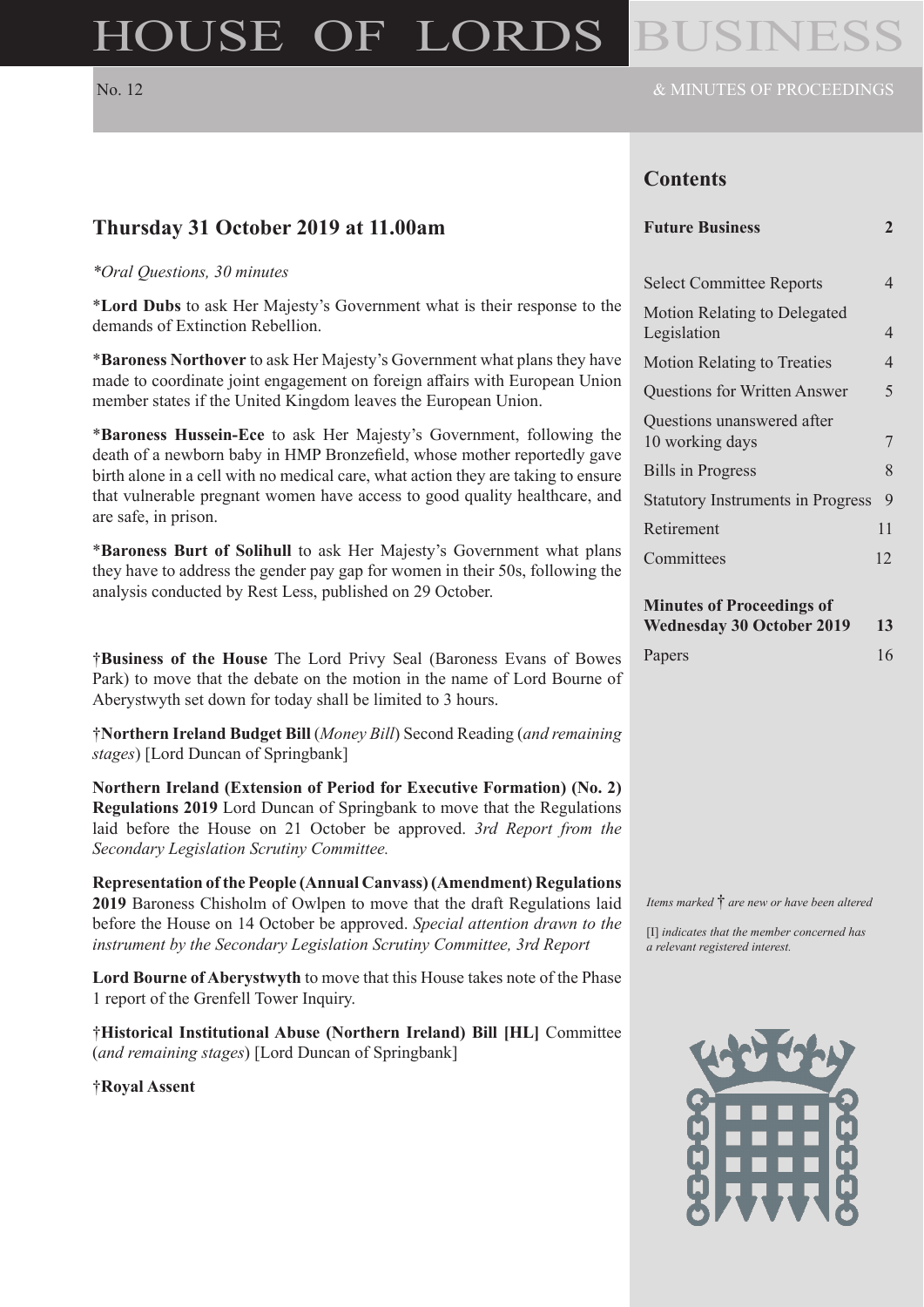# **Future Business**

# **Monday 4 November 2019 at 2.30pm**

#### **Baroness Wilcox of Newport** and

**Baroness Blower** will be introduced.

\***Baroness McIntosh of Pickering** to ask Her Majesty's Government what will be the arrangements for environmental protection and upholding environmental standards between the date of the United Kingdom leaving the European Union and the establishment of any new environmental regulation regime.

\***Baroness Miller of Chilthorne Domer** to ask Her Majesty's Government what assessment they have made of the National Biodiversity Network report *State of Nature 2019.*

\***Baroness Garden of Frognal** to ask Her Majesty's Government what guidance they have given to universities recruiting European Union students on courses longer than three years concerning the eligibility of such students for a visa for the duration of their studies.

\***Lord Leigh of Hurley** to ask Her Majesty's Government how many universities in England have adopted the International Holocaust Remembrance Alliance definition of anti-semitism; and what steps they intend to take in respect of those which have not. [I]

†*Baroness Chisholm of Owlpen intends to move the following two motions en bloc: but if any Lord objects the motions must be moved separately.*

†**Welfare of Animals at the Time of Killing (England and Northern Ireland) (Amendment) (EU Exit) Regulations 2019** Baroness Chisholm of Owlpen to move that the Regulations laid before the House on 7 October be approved. *2nd Report from the Secondary Legislation Scrutiny Committee, considered in Grand Committee on 30 October*

†**Agriculture, Environment and Rural Affairs (Amendment) (Northern Ireland) (EU Exit) (No. 2) Regulations 2019** Baroness Chisholm of Owlpen to move that the Regulations laid before the House on 7 October be approved. *Considered in Grand Committee on 30 October*

†**Common Fisheries Policy and Animals (Amendment etc.) (EU Exit) Regulations 2019** Lord Gardiner of Kimble to move that the Regulations laid before the House on 7 October be approved. *2nd and 3rd Reports from the Secondary Legislation Scrutiny Committee, considered in Grand Committee on 30 October*

†**Railways (Safety, Access, Management and Interoperability) (Miscellaneous Amendments and Transitional Provision) (EU Exit) Regulations 2019** Baroness Vere of Norbiton to move that the Regulations laid before the House on 7 October be approved. *2nd Report from the Secondary Legislation Scrutiny Committee, considered in Grand Committee on 30 October*

†**Lord McInnes of Kilwinning** to move that this House takes note of Her Majesty's Government's international development work to promote the sustainable use of natural resources and prevent biodiversity loss.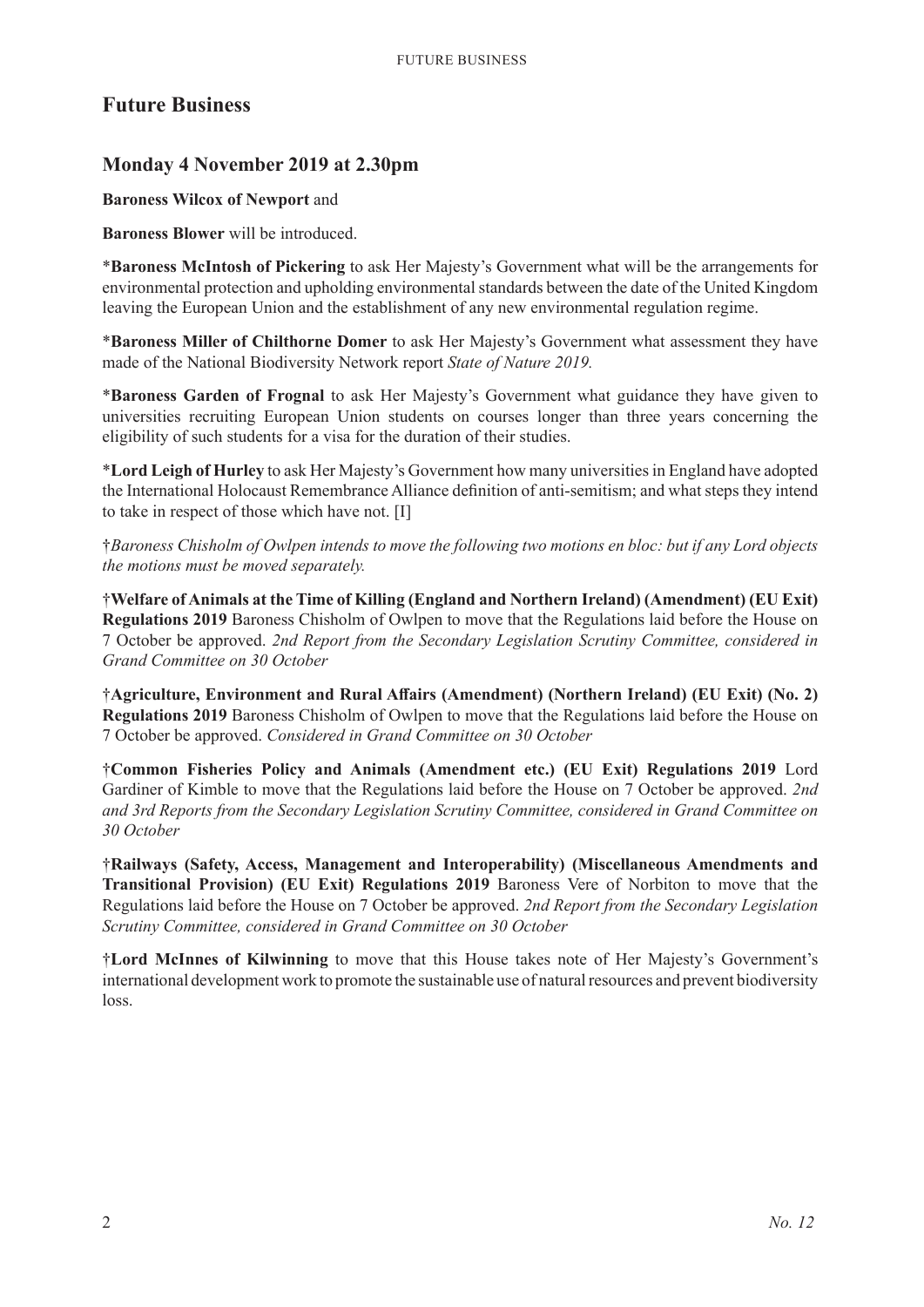# **Tuesday 5 November 2019 at 2.30pm**

#### **Lord Choudrey** and

#### **Baroness Ritchie of Downpatrick** will be introduced.

\***Lord Aberdare** to ask Her Majesty's Government what assessment they have made of the prevalence and impact of malnutrition among people in health and social care settings; and what steps they are taking to prevent it.

\***Lord Jordan** to ask Her Majesty's Government what guidance they have given to the housebuilding sector in order to reduce the number of accidents within the home.

\***Lord Clement-Jones** to ask Her Majesty's Government what assessment they have made of the recommendations of the report of the Digital Competition Expert Panel, *Unlocking Digital Competition*, published on 13 March.

*Topical oral question. Ballot to be drawn at 1pm on Friday 1 November.*

†**Civil Partnership (Opposite-sex Couples) Regulations 2019** Baroness Williams of Trafford to move that the draft Regulations laid before the House on 22 October be approved. *Special attention drawn to the instrument by the Joint Committee on Statutory Instruments, 3rd Report*

†**Lord Chadlington** to ask Her Majesty's Government what assessment they have made of the impact of the convergence of gaming and gambling on the level of gambling-related harm in the United Kingdom. (*1½ hours*)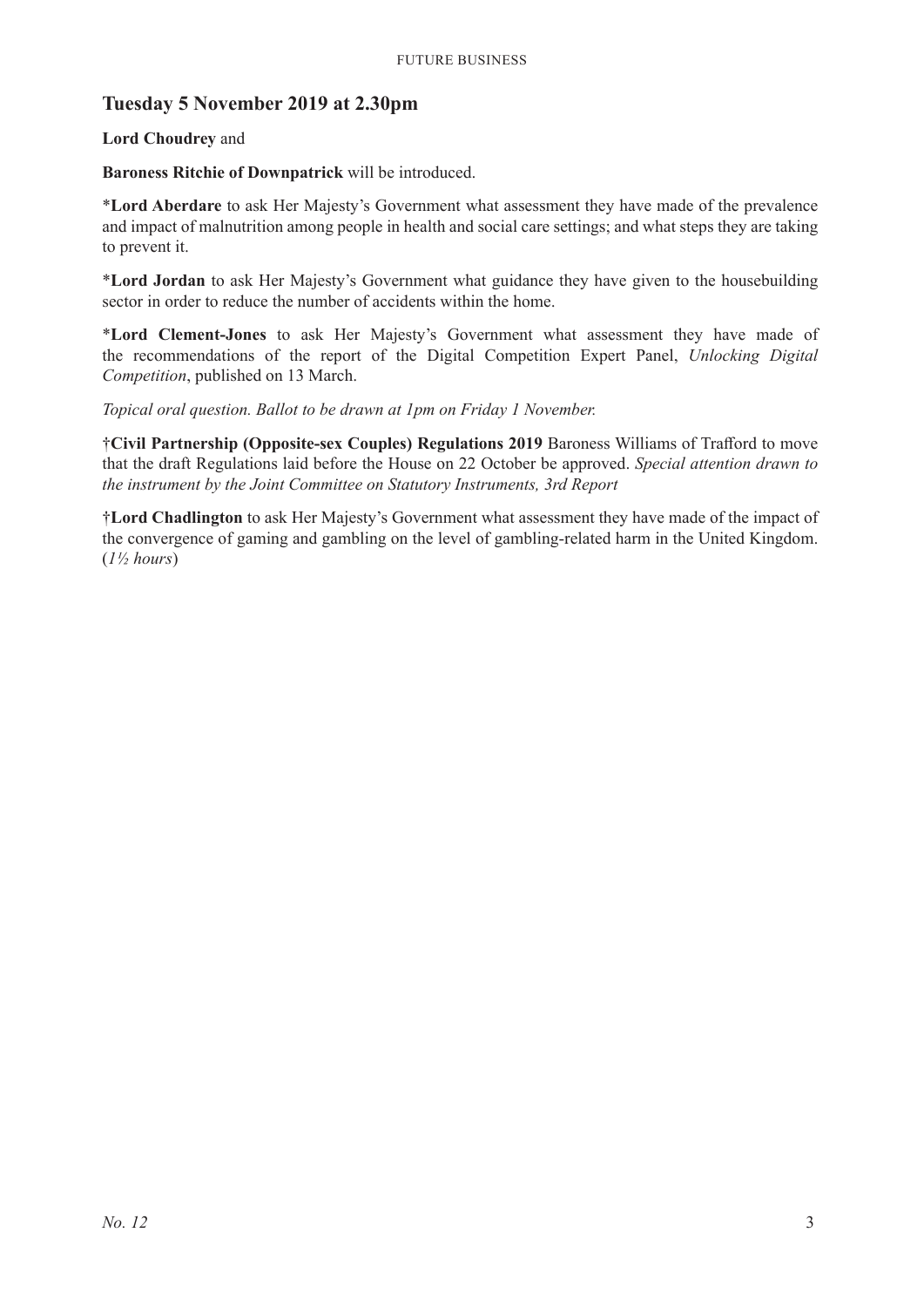# **Select Committee Reports**

*The date on which the report was published is in italics.*

**Lord Teverson** to move that this House takes note of the Report from the European Union Committee *Fisheries: implementation and enforcement of the EU landing obligation* (26th Report, Session 2017–19, HL Paper 276). *8 February*

**Lord Boswell of Aynho** to move that this House takes note of the Report from the European Union Committee *Beyond Brexit: how to win friends and influence people* (35th Report, Session 2017–19, HL Paper 322). *25 March*

**Lord Saville of Newdigate** to move that this House takes note of the Report from the Select Committee on the Bribery Act 2010 *The Bribery Act 2010: post-legislative scrutiny* (HL Paper 303, Session 2017– 19). *14 March*

**Lord Patel** to move that this House takes note of the Report from the Science and Technology Committee *Forensic science and the criminal justice system: a blueprint for change* (3rd Report, Session 2017–19, HL Paper 333). *1 May*

**Lord Teverson** to move that this House takes note of the Report from the European Union Committee *The EU fisheries landing obligation: six months on* (43rd Report, Session 2017–19, HL Paper 395). *16 July*

**Baroness Taylor of Bolton** to move that this House takes note of the Report from the Constitution Committee *Parliamentary Scrutiny of Treaties* (20th Report, Session 2017–19, HL Paper 345). *30 April*

**Lord Whitty** to move that this House takes note of the Report from the European Union Committee *Brexit: road, rail and maritime transport* (39th Report, Session 2017–19, HL Paper 355). *21 May*

**Lord Boswell of Aynho** to move that this House takes note of the Report from the European Union Committee *Scrutiny of international agreements: lessons learned* (42nd Report, Session 2017–19, HL Paper 387). *27 June*

**Lord True** to move that this House takes note of the Report from the Select Committee on Intergenerational Fairness and Provision *Tackling intergenerational unfairness* (HL Paper 329, Session 2017–19, ). *25 April*

**Lord Forsyth of Drumlean** to move that this House takes note of the Report from the Economic Affairs Committee *Rethinking High Speed 2* (6th Report, Session 2017–19, HL Paper 359). *16 May*

**Lord Howell of Guildford** to move that this House takes note of the Report from the International Relations Committee *The UK's relationship with the Pacific Alliance* (8th Report, Session 2017–19, HL Paper 386). *26 June*

**Lord Forsyth of Drumlean** to move that this House takes note of the Report from the Economic Affairs Committee *Social care funding: time to end a national scandal* (7th Report, Session 2017–19, HL Paper 392). *4 July*

# **Motion Relating to Delegated Legislation**

**Lord Hodgson of Astley Abbotts** to move that this House regrets that the Her Majesty's Government have not complied with the review procedures laid down in the Civil Liability Act 2018 in respect of the Damages (Personal Injury) Order 2019. *58th Report, Session 2017–19, from the Secondary Legislation Scrutiny Committee*

# **Motion Relating to Treaties**

**Baroness Donaghy** to move that this House takes note of the Free Trade Agreement between the United Kingdom of Great Britain and Northern Ireland and the Republic of Korea (CP 167), laid before the House on 9 September. *1st Report from the European Union Committee*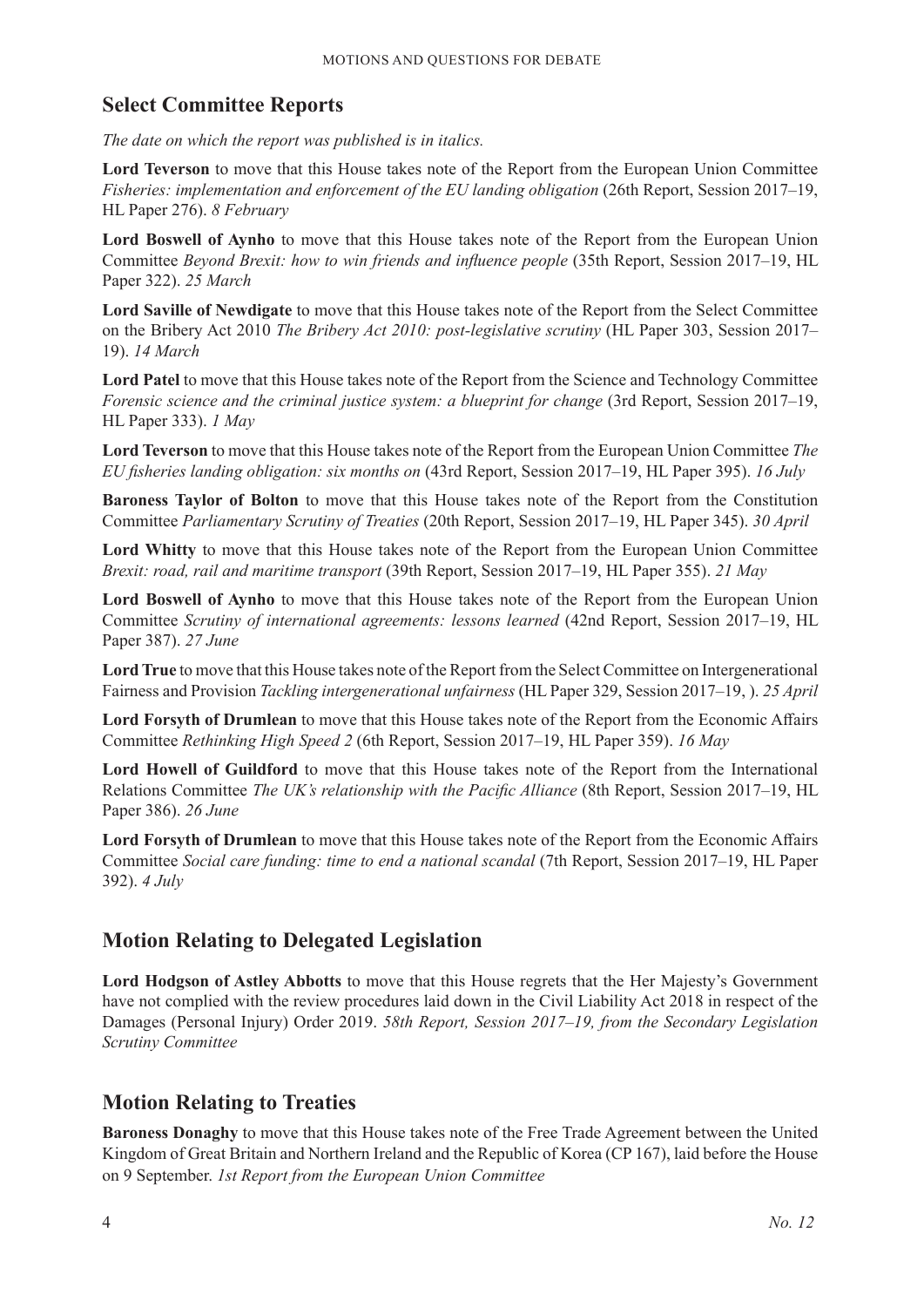# **Questions for Written Answer**

*Tabled on 30 October and due for answer by 13 November.*

**Lord Alton of Liverpool** to ask Her Majesty's Government what assessment they have made of reports of an attack by authorities in Punjab which destroyed part of the Ahmadiyya Muslim mosque in Hasilpur; and what representations they have made to the government of Pakistan to end discrimination and persecution of Ahmadis. HL540

**Lord Beecham** to ask Her Majesty's Government what assessment they have made of the impact of (1) the absence of social housing grants, and (2) the rise in interest rates on HM Treasury loans to local authorities, on the provision of new housing by local authorities. HL541 [I]

**Lord Birt** to ask Her Majesty's Government what percentage of police officer recruits remain in the police for two years or more. HL542

**Lord Hogan-Howe** to ask Her Majesty's Government what assessment they have made of the number of officers the Police Service of Northern Ireland needed to safely provide a police service for the people of Northern Ireland. HL543

**Baroness Lister of Burtersett** to ask Her Majesty's Government, further to the Written Answer by Baroness Williams of Trafford on 28 October (HL137), what plans they have specifically in relation to hate crime towards disabled people. 
HL544

**Baroness Lister of Burtersett** to ask Her Majesty's Government what steps they are taking in response to the judgment of the European Court of Human Rights in *J.D and A v. the United Kingdom* that the underoccupation reduction of housing benefit or the 'bedroom tax' unlawfully discriminates against women at serious risk of domestic violence. The serious risk of domestic violence.

**The Marquess of Lothian** to ask Her Majesty's Government what are the projected figures for UK net migration in the next five years; and what assessment they have made, or intend to make, of the cost to the UK of any fall in migration.

**The Marquess of Lothian** to ask Her Majesty's Government what representations the Prime Minister has made to the President of China about the situation in Hong Kong; and when any such representations were made. HL547

**The Marquess of Lothian** to ask Her Majesty's Government what steps they are taking to work with (1) website providers, and (2) social media providers, to ban image-based abuse made using deepfake technology. HL548

**The Marquess of Lothian** to ask Her Majesty's Government what assessment they have made of the current political situation in Lebanon, following the recent protests in that country. HL549

**The Marquess of Lothian** to ask Her Majesty's Government what action they are taking to support the government of Iraq in order to end violence in that country. HL550

**The Marquess of Lothian** to ask Her Majesty's Government what steps they are taking to strengthen bilateral relations with Tunisia and to support that country's ongoing political and economic changes; and what meetings ministers have held with President Kais Saied. HL551

**Lord Moonie** to ask Her Majesty's Government whether the figures for the delivery of F-35 aircraft to the Ministry of Defence in the National Audit Office's report *Delivering Carrier Strike*, published on 16 March 2017, remain the planned delivery rates; and if not, why those rates have changed. HL552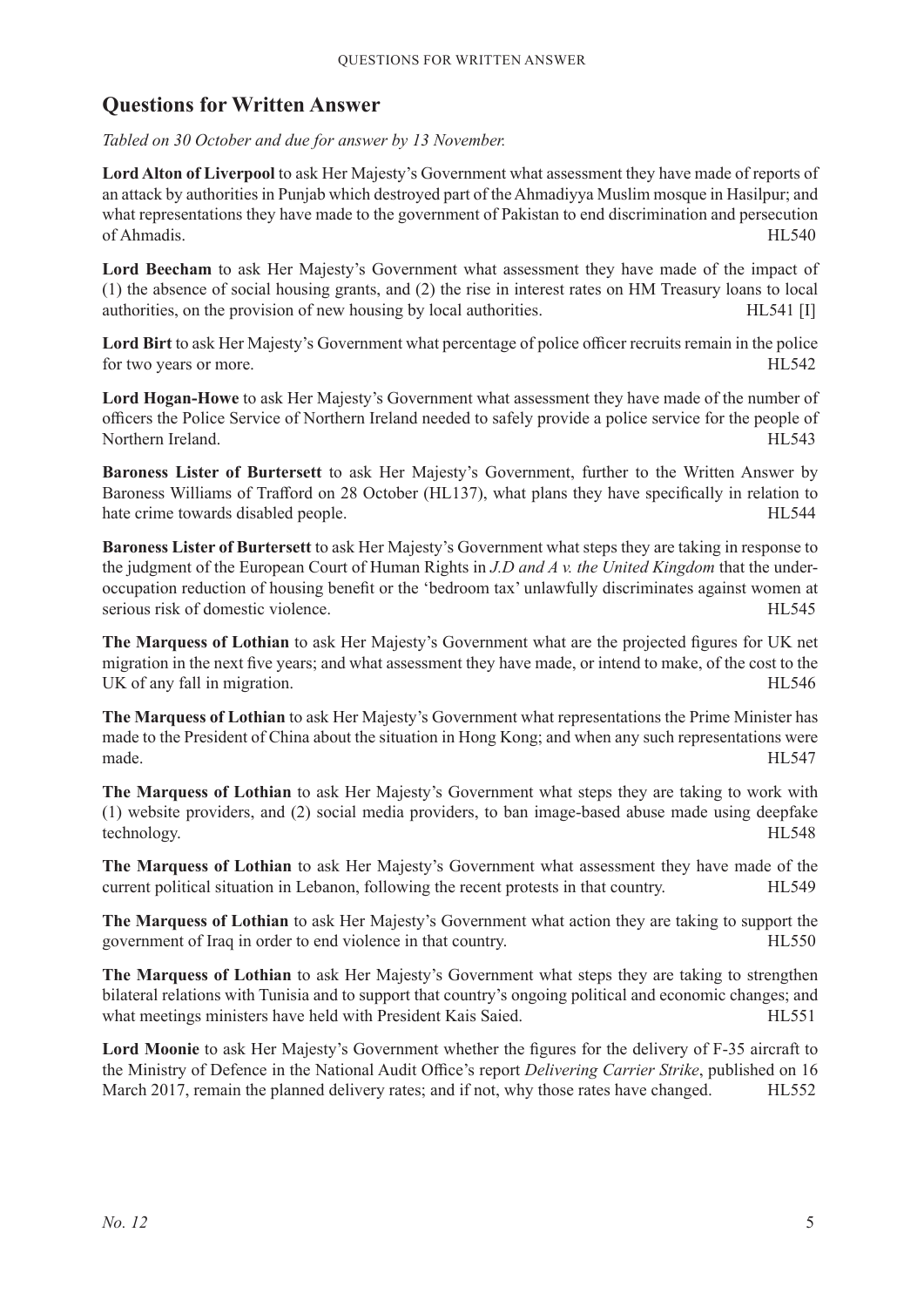**Lord Naseby** to ask Her Majesty's Government, further to the Freedom of Information request made by Lord Naseby on 6 November 2014 and the resolution adopted by the UN Human Rights Council on 1 October 2015 *Promoting reconciliation, accountability and human rights in Sri Lanka*, whether they will now publish the full information contained within the despatches written by Lieutenant Colonel Anton Gash to the Foreign and Commonwealth Office during the period January to May 2009; and if so, when. HL553

**Baroness Quin** to ask Her Majesty's Government how much it cost to place the advert in Le Monde on 23 October entitled Brexit—31st October. HL554

**Lord Rennard** to ask Her Majesty's Government, further to the answer by Baroness Blackwood of North Oxford on 28 October (HL Deb, col 772), why data on the costs of the supply of methadone are not collected centrally; and what data are available on the number of patients using methadone in different regions of England. HL555

**Lord Rennard** to ask Her Majesty's Government, further to the answer by Baroness Blackwood of North Oxford on 28 October (HL Deb, col 772), what is the level of provision in different regions of England of heroin-assisted treatment involving addicts injecting safely. HL556

**Lord Rennard** to ask Her Majesty's Government what action they have taken, or are planning to take, to increase access to talking therapies and other non-pharmacological management strategies for substance misuse. HL557

**Lord Rennard** to ask Her Majesty's Government what estimate they have made of the number of drug deaths across different regions of England. HL558

**Lord Rennard** to ask Her Majesty's Government when they expect Dame Carol Black's review of drugs policy to be published. HL559

**Lord Sheikh** to ask Her Majesty's Government, further to the forecasts by multilateral financial institutions including the International Monetary Fund and the World Bank, what plans they have to strengthen economic ties with the Ivory Coast. HL560

**Lord Sheikh** to ask Her Majesty's Government whether they intend to hold discussions with the government of the Ivory Coast about honouring presidential term limits. HL561

**Lord Sheikh** to ask Her Majesty's Government what assessment they have made of the political situation in the Ivory Coast. HL562

**Lord Sheikh** to ask Her Majesty's Government what recent reports they have received about unrest in the Sahel. HL563

**Lord Sheikh** to ask Her Majesty's Government what contributions they are making to the proposed Multi-National Joint Task Force and the G5 Sahel Joint Force in the Sahel. HL564

**Lord Storey** to ask Her Majesty's Government what steps they have taken to ensure that the solicitor profession remains accessible to all applicants. 
HL565

**Lord Storey** to ask Her Majesty's Government what assessment they have made of the impact of the proposed withdrawal of Professional and Career Development Loans on those from low-income households seeking to qualify as solicitors through the Solicitors Qualifying Examination, which is scheduled to be introduced in 2021.

**Lord Taylor of Warwick** to ask Her Majesty's Government what assessment they have made, if any, of the long-term economic benefit of leaving the EU with the new Brexit deal. HL567

**Lord Taylor of Warwick** to ask Her Majesty's Government whether they intend to cease the prescription of dry powder inhalers in England apart from in exceptional circumstances; and if so, when. HL568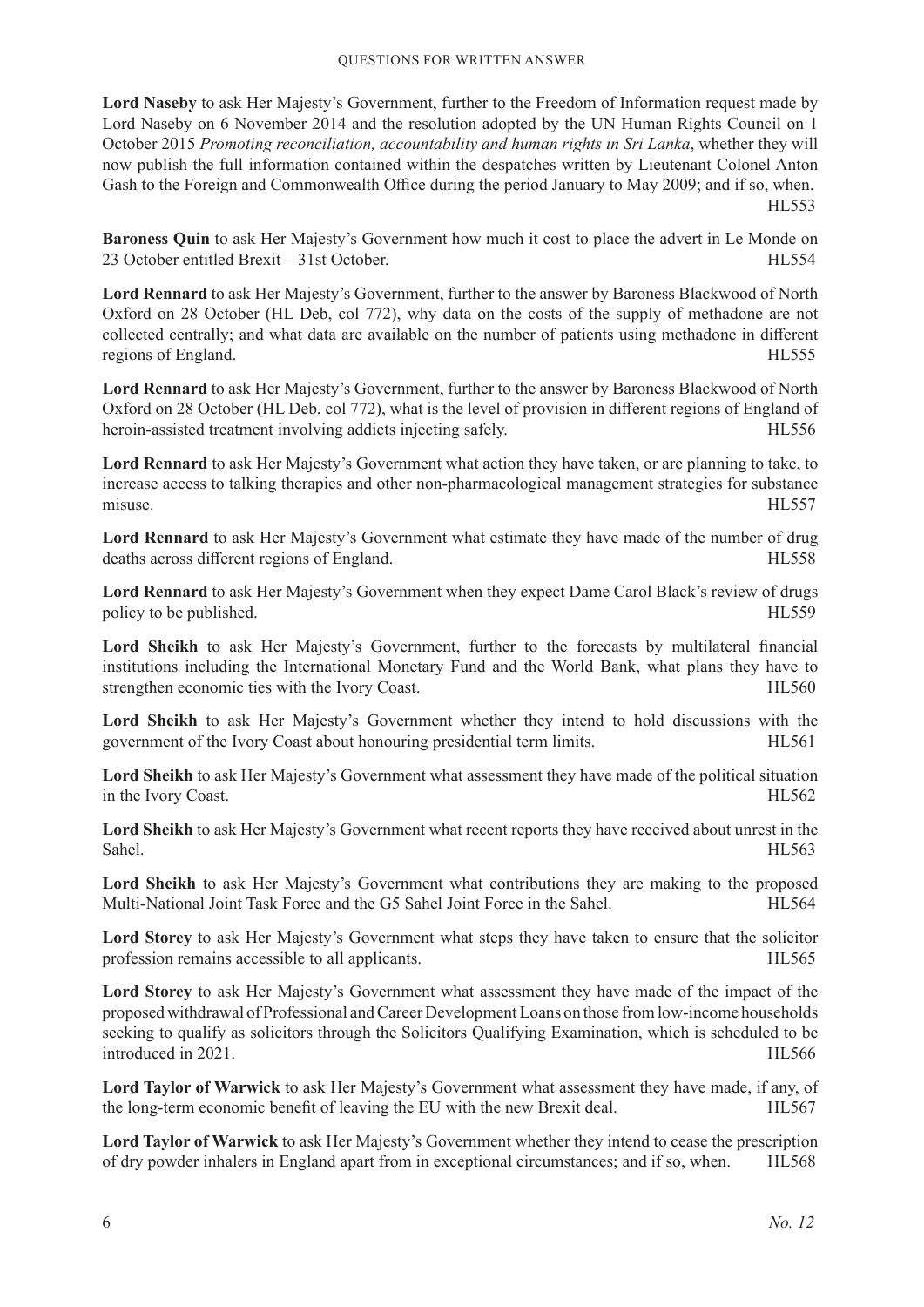**Lord Taylor of Warwick** to ask Her Majesty's Government, following the report of the Public Inquiry into the fire at Grenfell Tower on 14 June 2017 *Grenfell Tower Inquiry: Phase 1 Report*, published on 30 October, when they plan to introduce new fire safety legislation. HL569

**Lord Taylor of Warwick** to ask Her Majesty's Government what discussions they have had with UK Universities about concerns over the future finances of universities. HL570

**Lord Trefgarne** to ask Her Majesty's Government what consideration they have given to re-employing recently retired police officers as part of their plans to increase the number of such officers by 20,000. HL571

**Questions unanswered after 10 working days**

*The questions asked on the dates shown in bold were due for answer by the dates in brackets. The government department responsible for answering each question is shown in square brackets.*

**15 October** (29 October) HL92 The Lord Bishop of Durham [Home Office] HL100 Baroness Hayter of Kentish Town [Home Office] HL110 Baroness Lister of Burtersett [Northern Ireland Office] HL111 Baroness Lister of Burtersett [Home Office] HL112 Baroness Lister of Burtersett [Home Office] HL113 Baroness Lister of Burtersett [Home Office] HL114 Baroness Lister of Burtersett [Home Office] HL115 Baroness Lister of Burtersett [Home Office]

**16 October** (30 October) HL156 Baroness Lister of Burtersett [Home Office]

*Number of questions allocated to each department which are unanswered after 10 working days*

Home Office (8)

Northern Ireland Office (1)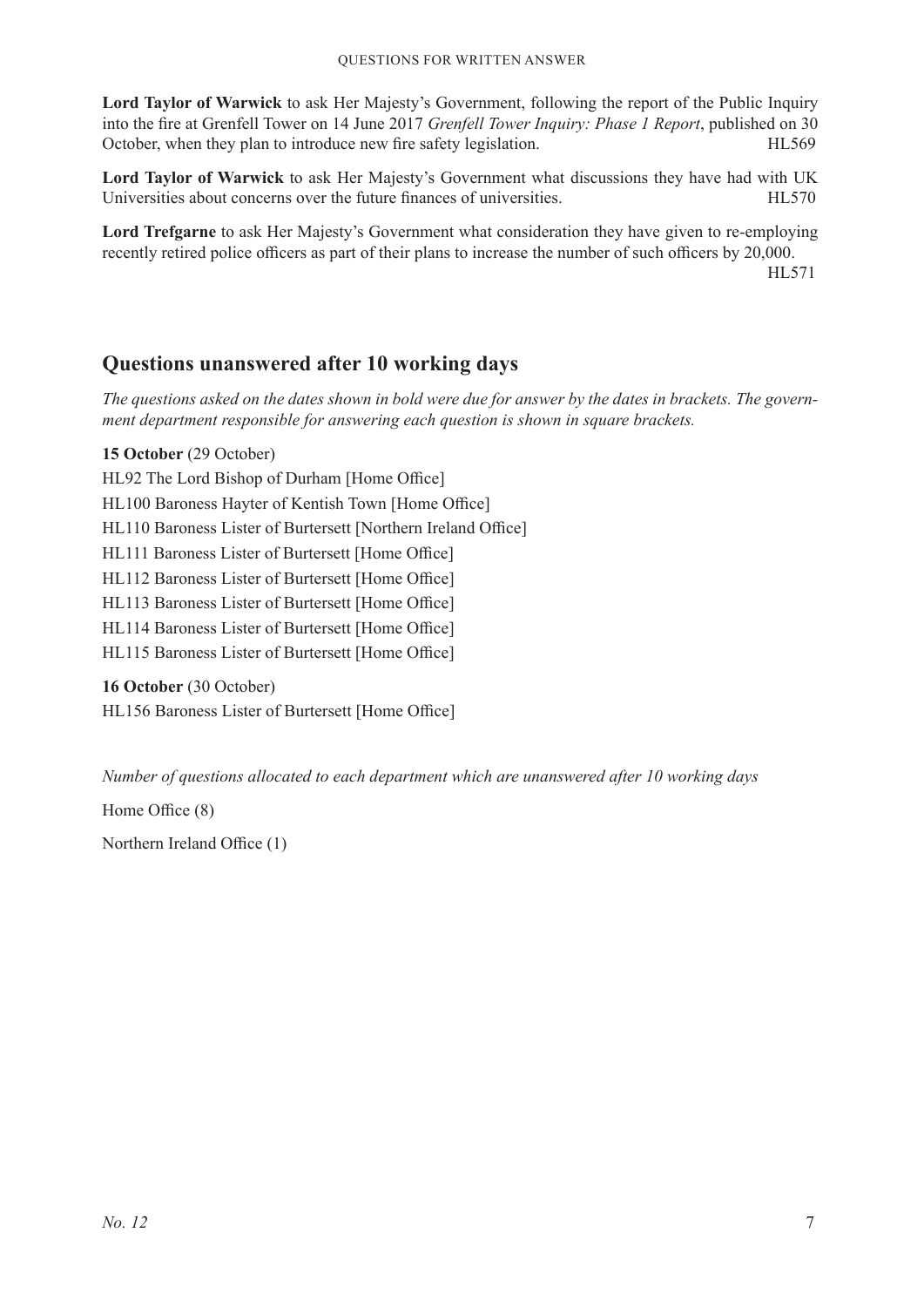# **Bills in Progress**

**Waiting for Second Reading** Divorce, Dissolution and Separation Bill [HL] Government Pension Schemes Bill [HL] *(Queen's consent to be signified)* Government Higher Education Cheating Services Prohibition Bill [HL] Private Member's Unaccompanied Asylum Seeking Children (Legal Advice and Appeals) Bill [HL] Private Member's Traffic Management (Amendment) Bill [HL] Private Member's Gambling Act 2005 (Amendment) Bill [HL] Private Member's Duchy of Cornwall Bill [HL] *(Queen's and Prince of Wales' consent to be signified)* Private Member's Genocide Determination Bill [HL] Private Member's Heritage Railways and Tramways (Voluntary Work) Bill [HL] Private Member's Well-being of Future Generations Bill [HL] Private Member's Goods Mortgages Bill [HL] Private Member's Air Traffic Management and Unmanned Aircraft Bill [HL] Government Unconscionable Conduct in Commerce Bill [HL] Private Member's Criminal Records Bill [HL] Private Member's Immigration Detention Bill [HL] Private Member's Clean Air (Human Rights) Bill [HL] Private Member's Emissions Reduction (Local Authorities in London) Bill [HL] Private Member's Organ Tourism and Cadavers on Display Bill [HL] Private Member's School Admissions for Children Adopted from Overseas Bill [HL] Private Member's Armed Forces (Posthumous Pardons) Bill [HL] Private Member's Department of Health (Northern Ireland) Bill [HL] Private Member's Age of Criminal Responsibility Bill [HL] Private Member's Extradition (Provisional Arrest) Bill [HL] Government Duty to Plan for Terrorism (Consultation) Bill [HL] Private Member's Storage Period for Gametes Bill [HL] Private Member's Access to Palliative Care and Treatment of Children Bill [HL] Private Member's Elections (Candidates' Expenditure and Nominations) Bill [HL] Private Member's Fixed-term Parliaments Act 2011 (Repeal) Bill [HL] Private Member's Rented Homes Bill [HL] Private Member's Divorce (etc.) Law Review Bill [HL] Private Member's

Video Gaming Health and Wellbeing Strategy Bill [HL] Private Member's Schools (Mental Health and Wellbeing) Bill [HL] Private Member's Victims of Crime (Rights, Entitlements, and Notification of Child Sexual Abuse) Bill [HL] Private Member's Domestic Premises (Energy Performance) Bill [HL] Private Member's Policing Resources Bill [HL] Private Member's Financial Services Duty of Care Bill [HL] Private Member's

Referendums Criteria Bill [HL] Private Member's

**Type of Bill To be** 

**considered**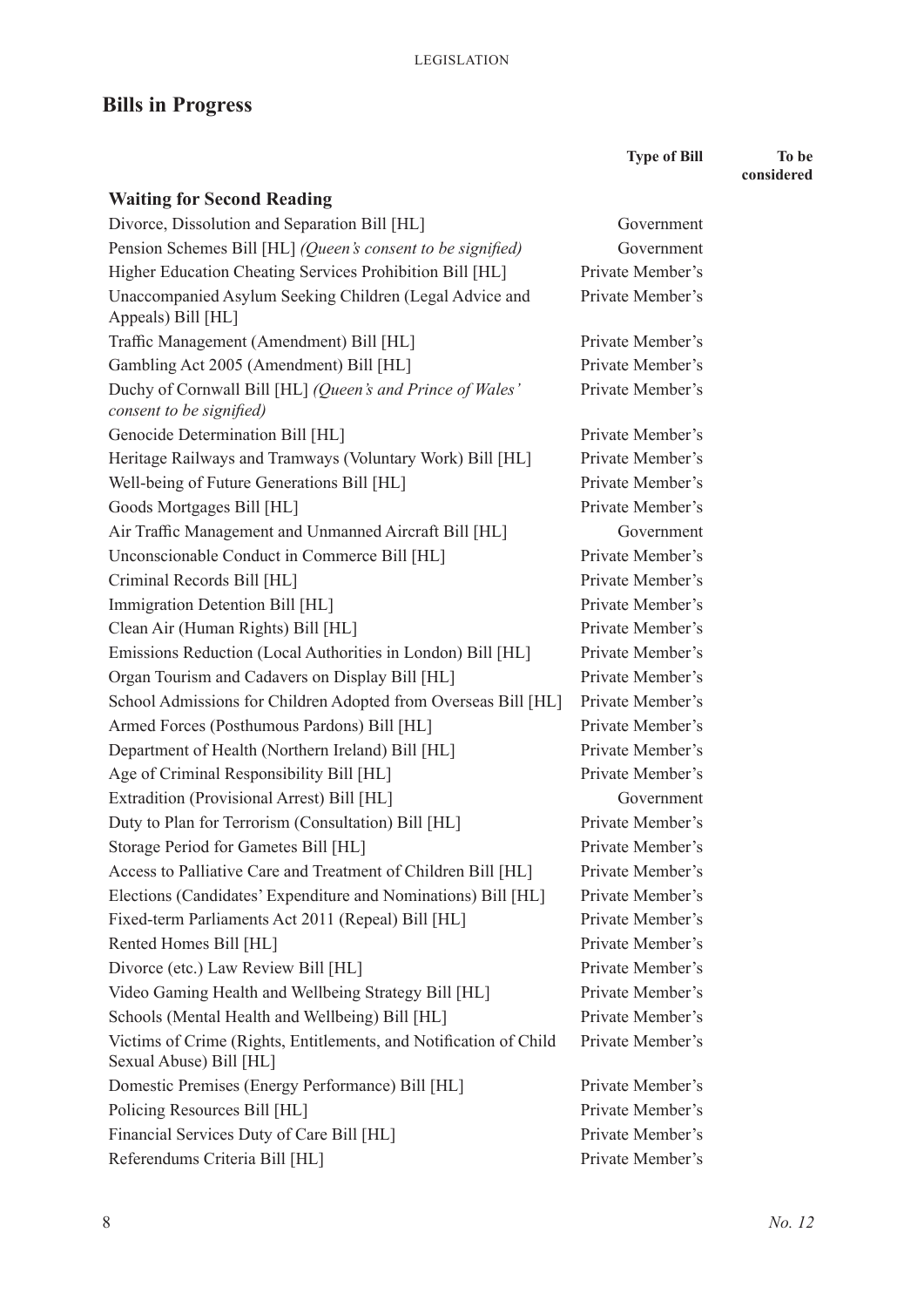| Modern Slavery (Victim Support) Bill [HL]                                            | Private Member's |            |
|--------------------------------------------------------------------------------------|------------------|------------|
| Right to Die at Home Bill [HL]                                                       | Private Member's |            |
| Certificate of Loss Bill [HL]                                                        | Private Member's |            |
| Automated Facial Recognition Technology (Moratorium and<br>Review) Bill [HL]         | Private Member's |            |
| Pensions (Amendment) Bill [HL]                                                       | Private Member's |            |
| Northern Ireland Budget Bill (Money Bill-30 October)                                 | Government       | 31 October |
| <b>Committed to a Select Committee</b>                                               |                  |            |
| High Speed Rail (West Midlands–Crewe) Bill                                           | Hybrid           |            |
| <b>Committed to a Committee of the Whole House</b>                                   |                  |            |
| Historical Institutional Abuse (Northern Ireland) Bill [HL]                          | Government       | 31 October |
| Health Service Safety Investigations Bill [HL]                                       | Government       |            |
| <b>Waiting for Third Reading</b>                                                     |                  |            |
| Sentencing (Pre-consolidation Amendments) Bill [HL] (Law<br>Commission Bill)         | Government       |            |
| <b>Sent to the Commons</b>                                                           |                  |            |
| Birmingham Commonwealth Games Bill [HL] (Welsh Legislative<br>Consent Motion passed) | Government       |            |
| <b>Waiting for Royal Assent</b>                                                      |                  |            |
| Early Parliamentary General Election Bill                                            | Government       | 31 October |

# **Statutory Instruments in Progress**

#### **Affirmative Instruments waiting for consideration by the Joint Committee on Statutory Instruments**

Agricultural Products, Food and Drink (Amendment) (EU Exit) Regulations 2019

Cross-Border Distribution of Funds, Proxy Advisors, Prospectus and Gibraltar (Amendment) (EU Exit) Regulations 2019

Immigration (Amendment) (EU Exit) Regulations 2019

Draft Northamptonshire (Structural Changes) Order 2019

#### **Affirmative Instruments waiting for Affirmative Resolution**

Draft Hunting Act 2004 (Exempt Hunting) (Amendment) Order 2015 *Special attention drawn to the instrument by the Secondary Legislation Scrutiny Committee, 7th Report, Session 2015–16*

Draft Trade Union (Deduction of Union Subscriptions from Wages in the Public Sector) Regulations 2017 *Special attention drawn to the instrument by the Secondary Legislation Scrutiny Committee, 29th Report, Session 2016–17*

Burundi (Sanctions) (EU Exit) Regulations 2019

Guinea (Sanctions) (EU Exit) Regulations 2019

Competition (Amendment etc.) (EU Exit) (No. 2) Regulations 2019 *61st Report, Session 2017–19, from the Secondary Legislation Scrutiny Committee*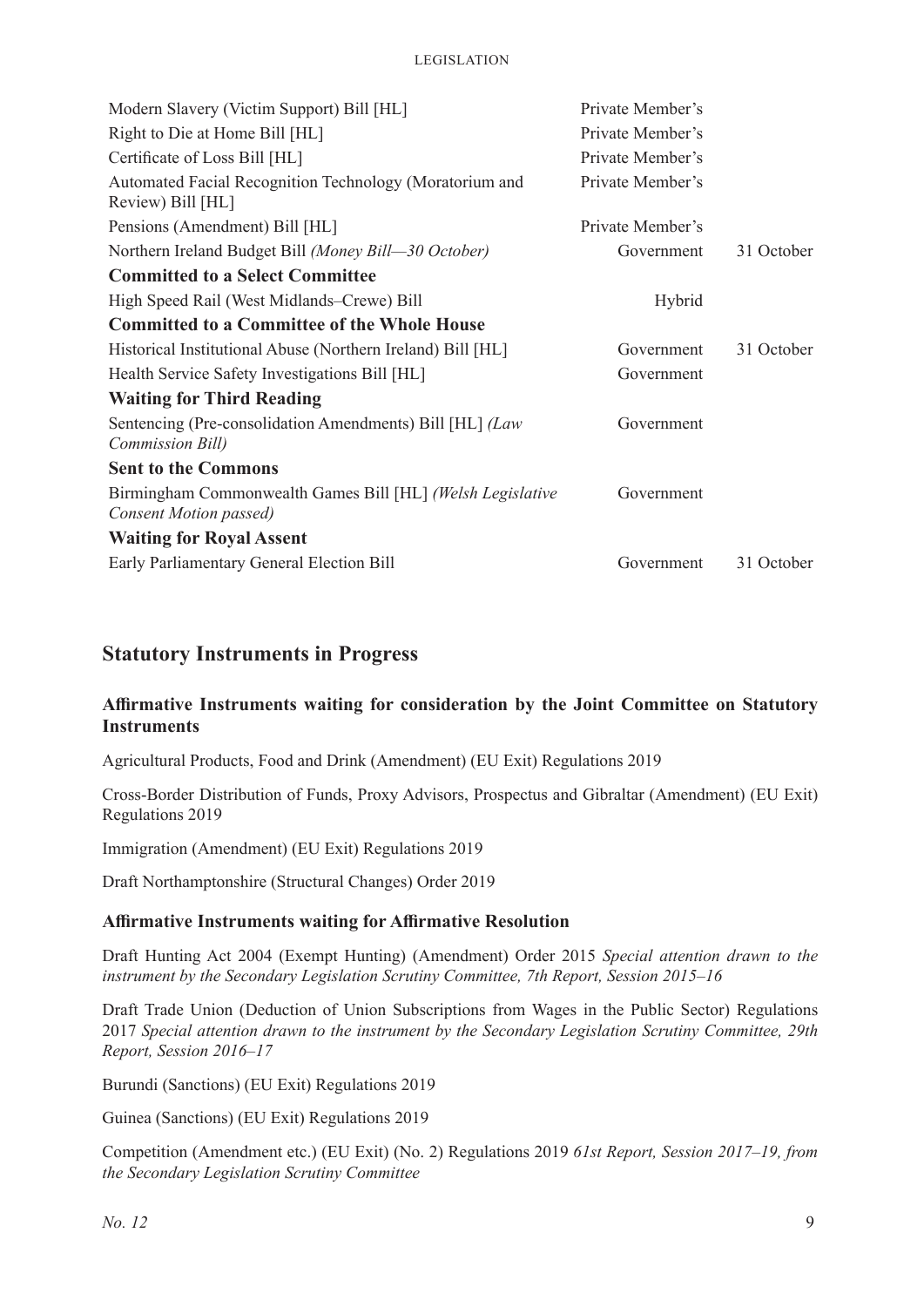#### Legislation

Railways (Safety, Access, Management and Interoperability) (Miscellaneous Amendments and Transitional Provision) (EU Exit) Regulations 2019 *2nd Report from the Secondary Legislation Scrutiny Committee (4 November)*

Common Fisheries Policy and Animals (Amendment etc.) (EU Exit) Regulations 2019 *2nd and 3rd Reports from the Secondary Legislation Scrutiny Committee (4 November)*

Welfare of Animals at the Time of Killing (England and Northern Ireland) (Amendment) (EU Exit) Regulations 2019 *2nd Report from the Secondary Legislation Scrutiny Committee (4 November)*

Agriculture, Environment and Rural Affairs (Amendment) (Northern Ireland) (EU Exit) (No. 2) Regulations 2019 (*4 November*)

Civil Jurisdiction and Judgments (Civil and Family) (Amendment) (EU Exit) Regulations 2019

Rights, Equality and Citizenship Programme (Revocation) (EU Exit) Regulations 2019

Persistent Organic Pollutants (Amendment) (EU Exit) Regulations 2019

Common Organisation of the Markets in Agricultural Products (Producer Organisations and Wine) (Amendment etc.) (EU Exit) Regulations 2019 *3rd Report from the Secondary Legislation Scrutiny Committee*

Common Agricultural Policy (Market Measures, Notifications and Direct Payments) (Miscellaneous Amendments) (EU Exit) Regulations 2019 *3rd Report from the Secondary Legislation Scrutiny Committee*

Draft Representation of the People (Annual Canvass) (Amendment) Regulations 2019 *Special attention drawn to the instrument by the Secondary Legislation Scrutiny Committee, 3rd Report (31 October)*

Draft Criminal Justice and Courts Act 2015 (Consequential Amendment) Regulations 2019

Draft Legal Aid, Sentencing and Punishment of Offenders Act 2012 (Commencement No. 14) Order 2019 *Special attention drawn to the instrument by the Secondary Legislation Scrutiny Committee, 3rd Report*

Draft Release of Prisoners (Alteration of Relevant Proportion of Sentence) Order 2019 *Special attention drawn to the instrument by the Secondary Legislation Scrutiny Committee, 3rd Report*

The INSPIRE (Amendment) (EU Exit) Regulations 2019

Agricultural Products, Food and Drink (Amendment etc.) (EU Exit) Regulations 2019 *3rd Report from the Secondary Legislation Scrutiny Committee*

Northern Ireland (Extension of Period for Executive Formation) (No. 2) Regulations 2019 *3rd Report from the Secondary Legislation Scrutiny Committee (31 October)*

Draft Civil Partnership (Opposite-sex Couples) Regulations 2019 *Special attention drawn to the instrument by the Joint Committee on Statutory Instruments, 58th Report. 24th Report from the Secondary Legislation Scrutiny Committee, 3rd Report (5 November)*

#### **Negative Instruments**

Damages (Personal Injury) Order 2019 *Special attention drawn to the instrument by the Secondary Legislation Scrutiny Committee, 58th Report, Session 2017–19. Praying time expired 16 October.* 

Draft Code of Practice for the Welfare of Pigs *61st Report, Session 2017–19, from the Secondary Legislation Scrutiny Committee. Praying time expires 2 November.*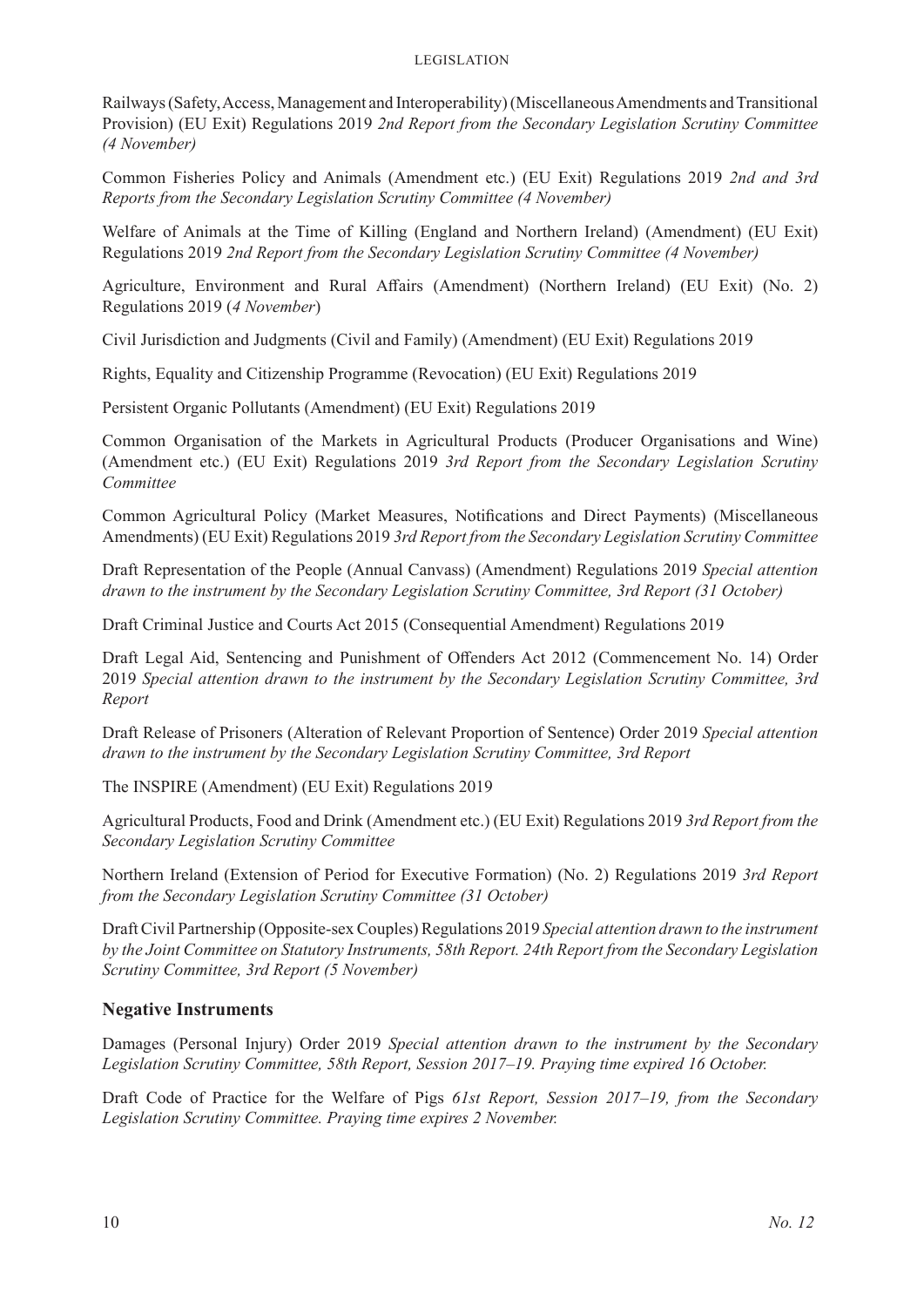#### Legislation

Ecodesign for Energy-Related Products and Energy Information (Amendment) Regulations 2019 *61st Report, Session 2017–19, from the Secondary Legislation Scrutiny Committee. Praying time expires 3 November.* 

School Teachers' Pay and Conditions (England) Order 2019 *Special attention drawn to the instrument by the Secondary Legislation Scrutiny Committee, 1st Report. Praying time expires 8 November.* 

Jobseeker's Allowance and Universal Credit (Higher-Level Sanctions) (Amendment) Regulations 2019 *3rd Report from the Secondary Legislation Scrutiny Committee. Praying time expires 24 November.* 

Jobseeker's Allowance and Universal Credit (Higher-Level Sanctions) (Amendment) Regulations (Northern Ireland) 2019 *3rd Report from the Secondary Legislation Scrutiny Committee. Praying time expires 24 November.* 

#### **Human Rights Remedial Orders**

*The date is the date of expiry of the statutory period*

#### **Draft orders under paragraph 2(a) referred to the Joint Committee on Human Rights**

Draft Jobseekers (Back to Work Schemes) Act 2013 (Remedial) Order 2019 *23 November*

Draft Human Rights Act 1998 (Remedial) Order 2019 *14 December*

#### **Treaties before the House (Special attention drawn)**

Free Trade Agreement between the United Kingdom of Great Britain and Northern Ireland and the Republic of Korea (with Exchange of Notes) *Scrutiny period expires: 31 October. Special attention drawn to the Treaty by the 1st Report from the European Union Committee.*

Agreement between the United Kingdom and the United States of America on Access to Electronic Data for the Purpose of Countering Serious Crime *Scrutiny period expires: 13 November. Special attention drawn to the instrument by the Secondary Legislation Scrutiny Committee, 3rd Report.*

#### **Other Instrument**

#### **Public Bodies Order**

*The date is the date of expiry of the statutory period*

#### **Draft Order reported from the Joint Committee on Statutory Instruments and the Secondary Legislation Scrutiny Committee**

Draft Public Bodies (Abolition of Public Works Loan Commissioners) Order 2019 *22 November, 2nd Report from the Joint Committee on Statutory Instruments, 3rd Report from the Secondary Legislation Scrutiny Committee*

#### **Retirement**

*The following member of the House has given notice of her intention to retire.*

Baroness Emerton (1 November)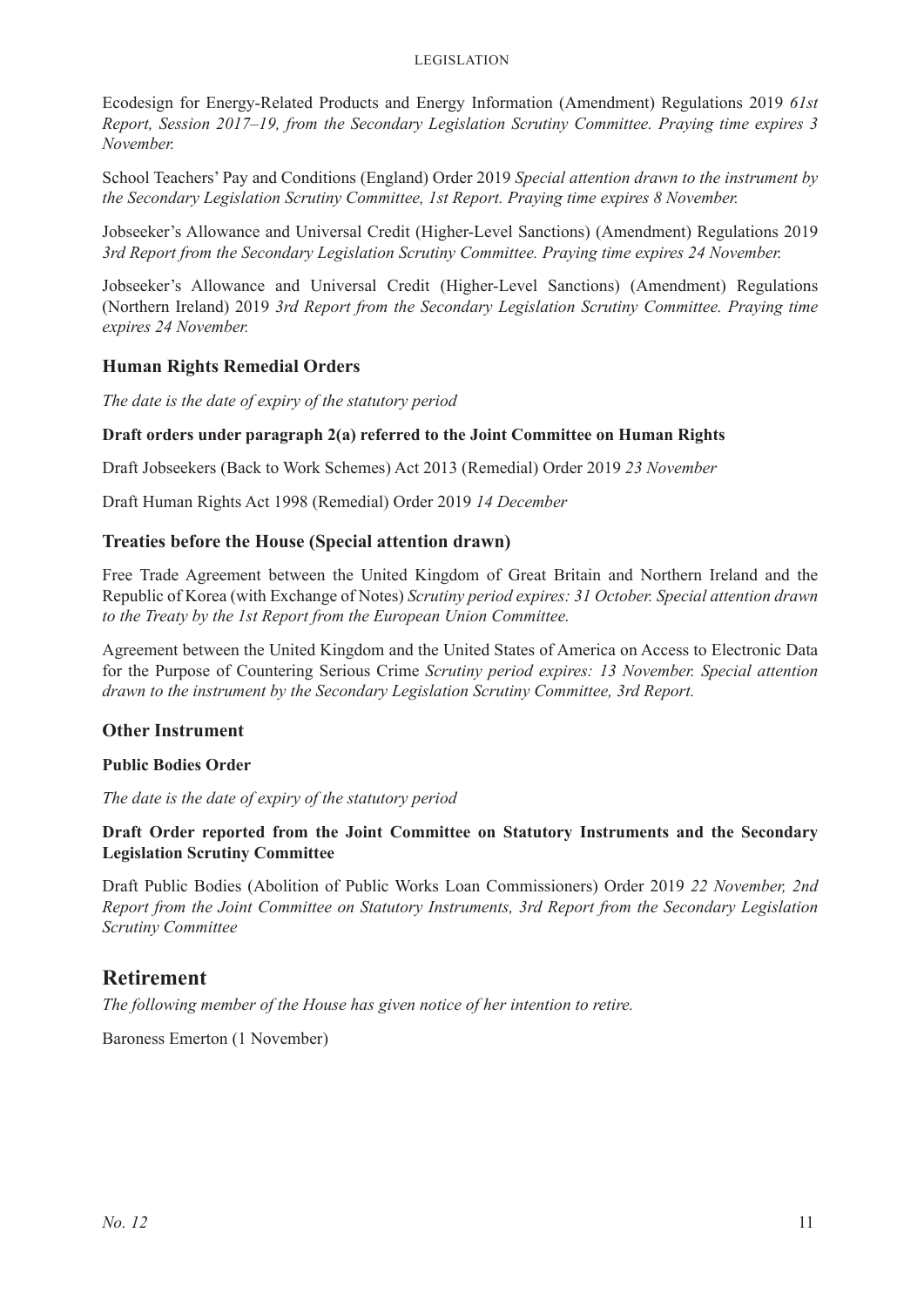# **Committees**

*Unless otherwise indicated, Committees meet in the Lords' rooms in the Committee Corridor. Only the next meeting of each Committee is listed below. Further details of these meetings, and of planned further meetings, may be found in the House of Lords Committees Weekly Bulletin.*

| <b>Thursday 31 October</b>                                   |         |                    |
|--------------------------------------------------------------|---------|--------------------|
| EU Internal Market Sub-Committee                             | Room 4  | 10.00am            |
| <b>Monday 4 November</b>                                     |         |                    |
| Economic Affairs: Finance Bill Sub-Committee                 | Room 2  | 3.00 <sub>pm</sub> |
| <b>Tuesday 5 November</b>                                    |         |                    |
| <b>Conduct Committee</b>                                     | Room 3  | 9.00am             |
| Science and Technology Committee                             | Room 1  | $10.15$ am         |
| EU Justice Sub-Committee                                     | Room 3  | 10.30am            |
| Food, Poverty, Health and Environment Committee              | Room 2A | 10.30am            |
| Democracy and Digital Technologies Committee                 | Room 2  | $10.35$ am         |
| Electoral Registration and Administration Act 2013 Committee | Room 2A | 3.15 <sub>pm</sub> |
| Gambling Industry Committee                                  | Room 4  | 3.15 <sub>pm</sub> |
| <b>Communications Committee</b>                              | Room 2  | 3.15 <sub>pm</sub> |
| Economic Affairs Committee                                   | Room 1  | 3.30 <sub>pm</sub> |
| Secondary Legislation Scrutiny Committee                     | Room 3A | 3.45 <sub>pm</sub> |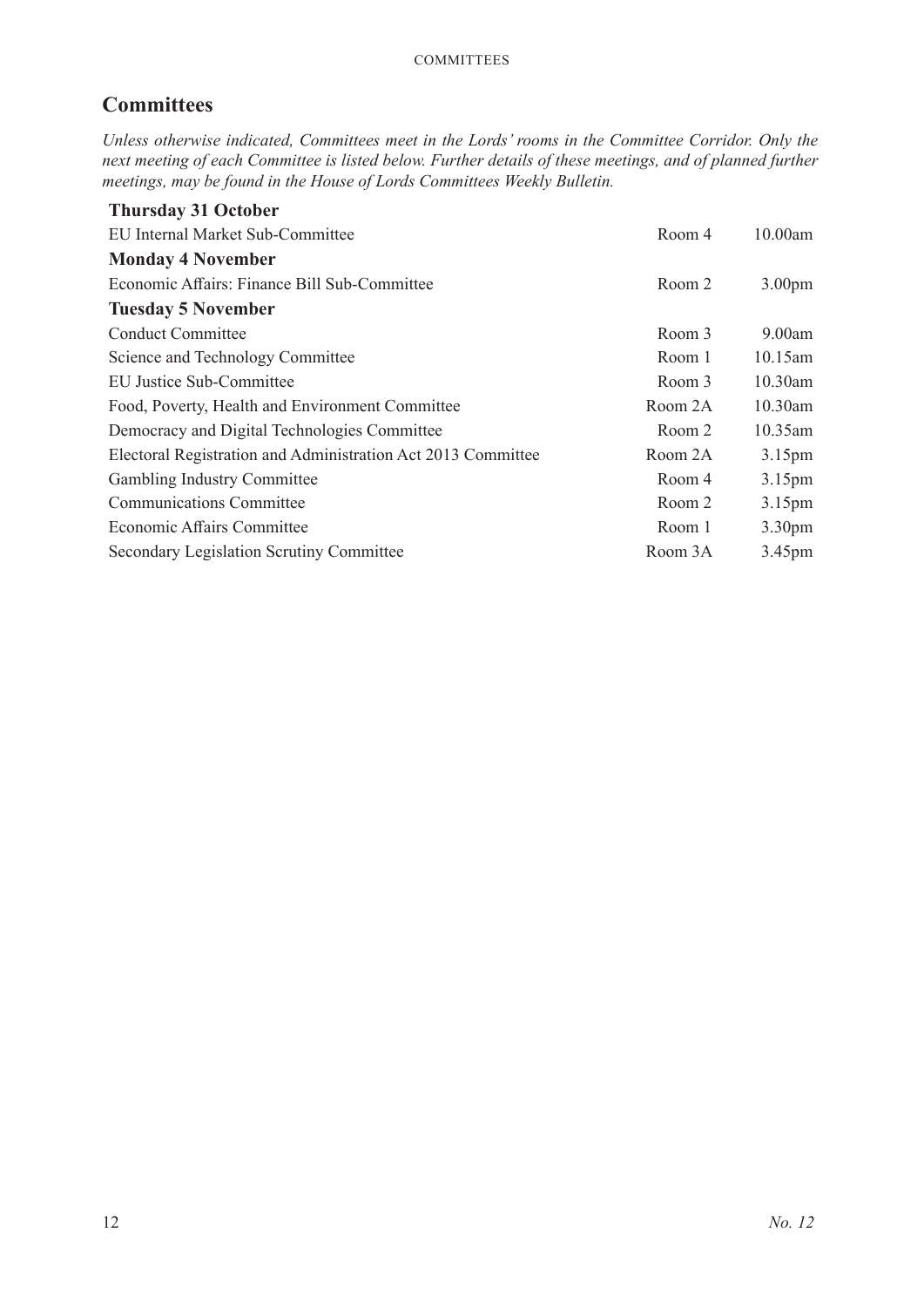# **Minutes of Proceedings of Wednesday 30 October 2019**

*The House met at 3.00pm.*

*Prayers were read by the Lord Bishop of Durham.*

#### **Select Committee Reports**

#### 1 **Statutory Instruments**

The following Report from the Joint Committee was made and ordered to be printed:

Report on certain statutory instruments, including the following affirmative instruments: Northern Ireland (Extension of Period for Executive Formation) (No. 2) Regulations 2019 Agricultural Products, Food and Drink (Amendment etc.) (EU Exit) Regulations 2019

And special attention drawn to the following instrument: Draft Civil Partnership (Opposite-sex Couples) Regulations 2019 Civil Partnerships. (3rd Report, HL Paper 13)

#### 2 **Human Rights**

The following Report from the Joint Committee was made and ordered to be printed:

The Right to Privacy (Article 8) and the Digital Revolution. (3rd Report, HL Paper 14)

#### **Public Business**

3 **Farm subsidies**A question was asked by Baroness Jones of Whitchurch and answered by Lord Gardiner of Kimble.

4 **Plastics recycling** A question was asked by Baroness Neville-Rolfe and answered by Lord Gardiner of Kimble.

5 **National Health Service: pensions tax** A question was asked by Lord Balfe and answered by Baroness Blackwood of North Oxford.

6 **Yemen** A question was asked by the Lord Bishop of Durham, on behalf of the Lord Bishop of St Albans, and answered by the Earl of Courtown.

7 **Modern Slavery (Victim Support) Bill [HL]** Lord McColl of Dulwich presented a bill to make provision about supporting victims of modern slavery. It was read a first time and ordered to be printed. (HL Bill 44)

8 **Right to Die at Home Bill [HL]** Lord Warner presented a bill to create a right to die at home. It was read a first time and ordered to be printed. (HL Bill 45)

9 **Certificate of Loss Bill [HL]** Baroness Benjamin presented a bill to make provision for a certificate to be issued to mothers in respect of miscarried and still-born children not eligible for registration under the Births and Deaths Registration Act 1953; to establish a database for archiving the certificate and recording information about the miscarriage or still-birth; and for connected purposes. It was read a first time and ordered to be printed. (HL Bill 46)

10 **Automated Facial Recognition Technology (Moratorium and Review) Bill [HL]** Lord Clement-Jones presented a bill to prohibit the use of automated facial recognition technology in public places and to provide for a review of its use. It was read a first time and ordered to be printed. (HL Bill 47)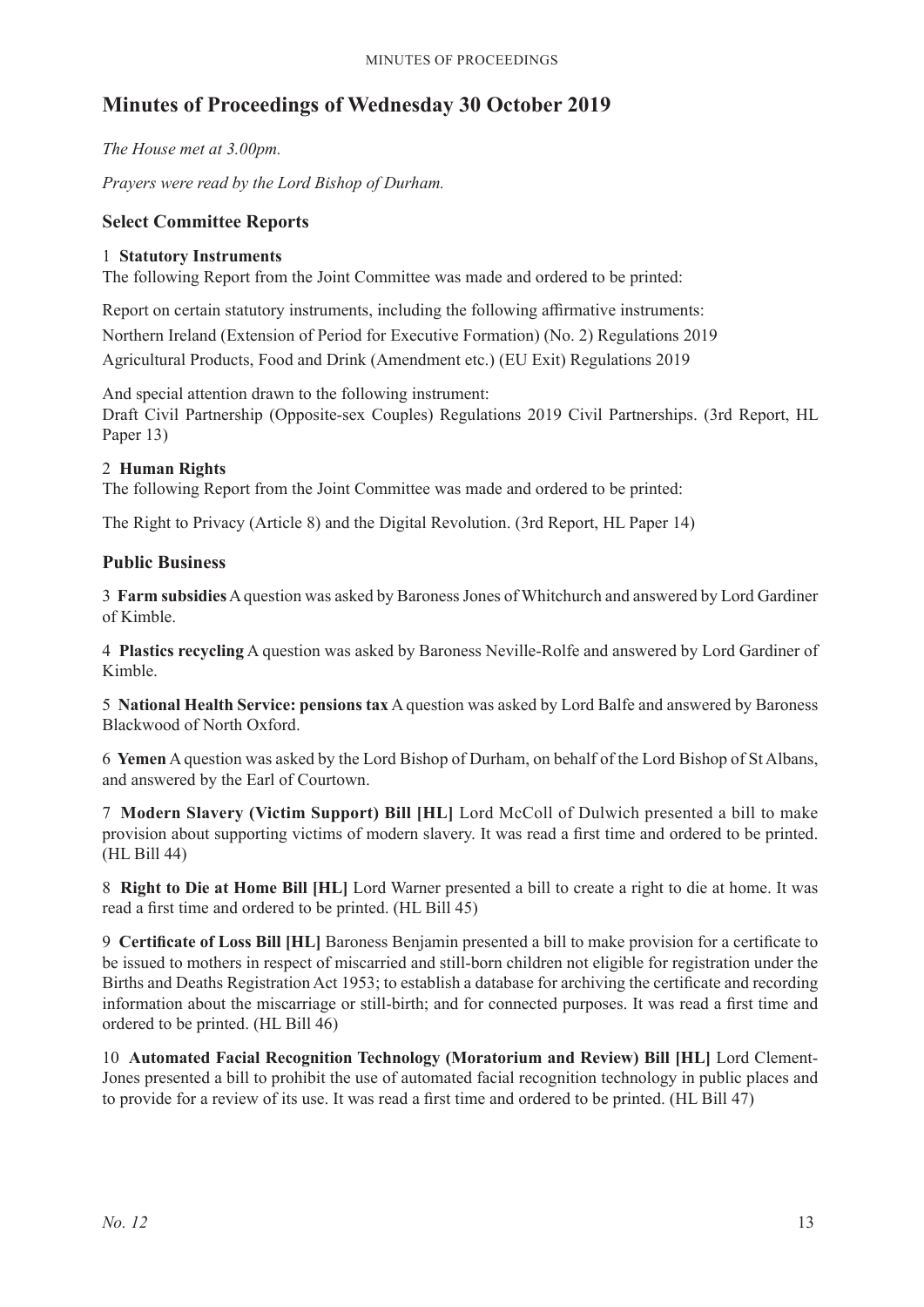11 **Pensions (Amendment) Bill [HL]** Lord Balfe presented a bill to amend the Pensions Act 2004 and the Companies Act 2006 to remove the cap on compensation payments under the Pension Protection Fund and to require the approval of pension scheme trustees and the Pensions Regulator for the distribution of dividends. It was read a first time and ordered to be printed. (HL Bill 48)

12 **Business of the House** Lord Ashton of Hyde, on behalf of the Lord Privy Seal (Baroness Evans of Bowes Park), moved that Standing Order 46 (*No two stages of a Bill to be taken on one day*) and 48 (*Amendments on Third Reading*) be dispensed with today to allow the Early Parliamentary General Election Bill to be taken through its remaining stages and to allow manuscript amendments to be tabled and moved on Third Reading. The motion was agreed to.

13 **Business of the House** Lord Ashton of Hyde, on behalf of the Lord Privy Seal (Baroness Evans of Bowes Park), moved that Standing Order 40(4) and (5) (*Arrangement of the Order Paper*) be dispensed with on Thursday 31 October so far as it is necessary to enable notices and orders relating to Public Bills and Affirmative Instruments to have precedence over other notices and orders that day; and that, in the event of the Northern Ireland Budget Bill being brought from the House of Commons and read a first time, Standing Order 46 (*No two stages of a Bill to be taken on one day*) be dispensed with to allow that Bill to be taken through its remaining stages that day. Then Lord Hain moved, as a manuscript amendment to the motion, to leave out the words "to be taken through its remaining stages that day" and replace with the words "and the Historical Institutional Abuse (Northern Ireland) Bill [HL] to be both taken through their remaining stages that day". After debate, the amendment was agreed to. Then the original motion, as amended, was agreed to.

14 **High Speed Rail (West Midlands–Crewe) Bill** The Senior Deputy Speaker (Lord McFall of Alcluith) moved that, as proposed by the Committee of Selection, the following members be appointed to the Select Committee:

Flight, L. Jones of Cheltenham, L. Haselhurst, L. Liddle, L.

Porter of Spalding, L. Snape, L. Walker of Gestingthorpe, L. (*Chair*)

That the quorum of the Committee be four;

That the Committee have power to adjourn from place to place;

That the evidence taken by the Committee be published, if the Committee so wishes;

That the Report of the Committee be printed, regardless of any adjournment of the House;

That the order of appointment of the Committee remain in force notwithstanding the prorogation of Parliament. The motion was agreed to.

15 **Early Parliamentary General Election Bill** The Lord Privy Seal (Baroness Evans of Bowes Park) moved that the bill be now read a second time. After debate, the motion was agreed to and the bill was committed to a Committee of the Whole House.

#### *The House adjourned. The House resumed.*

16 **Early Parliamentary General Election Bill** Standing Order 46 having been dispensed with, the bill was considered in Committee. The House resumed and the bill was reported without amendment. The report was received. Then the bill was read a third time and passed.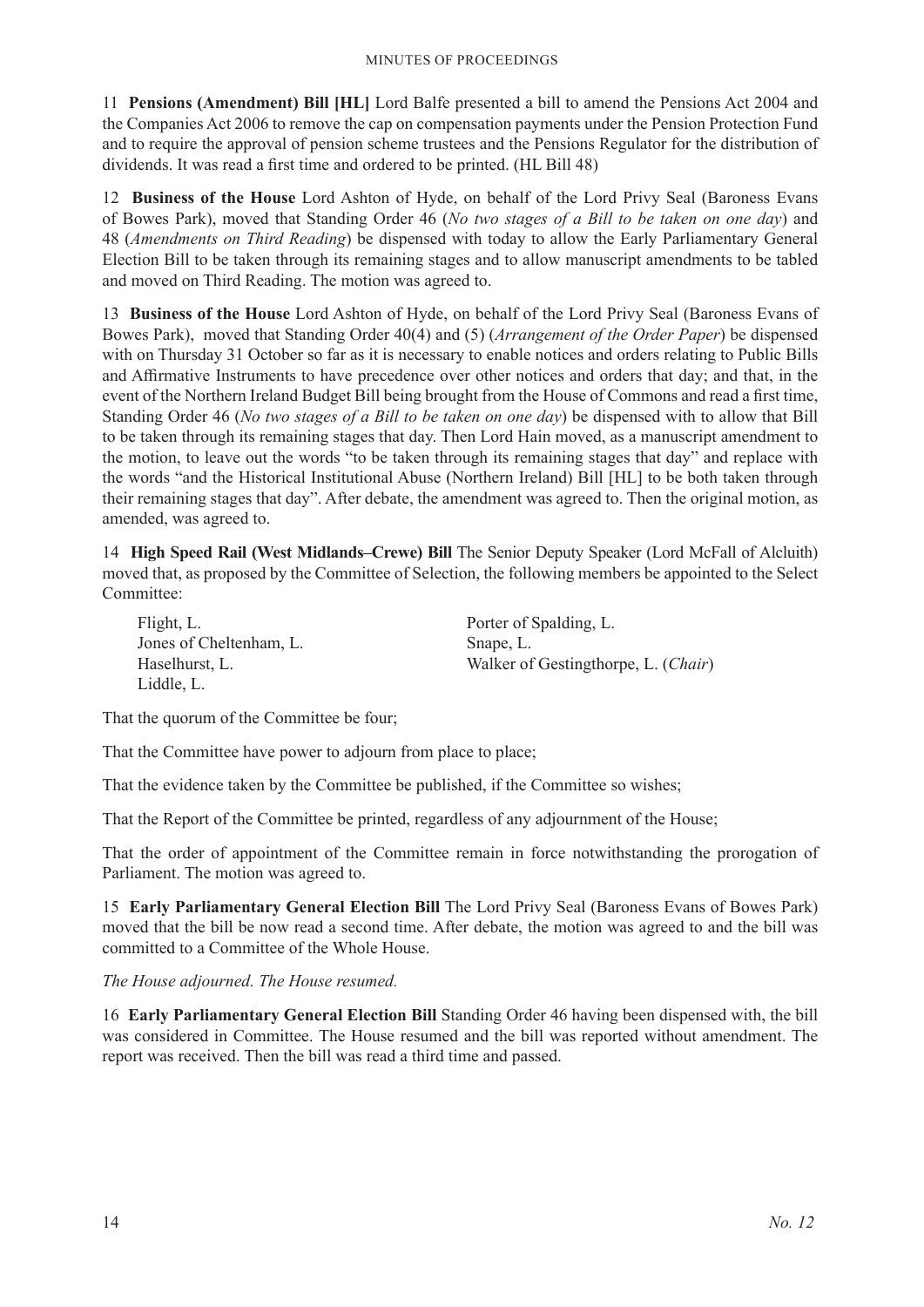17 **Northern Ireland Budget Bill** A bill to authorise the issue out of the Consolidated Fund of Northern Ireland of certain sums for the service of the year ending 31 March 2020; to appropriate those sums for specified purposes; to authorise the Department of Finance in Northern Ireland to borrow on the credit of the appropriated sums; and to authorise the use for the public service of certain resources (including accruing resources) for that year, certified by the Speaker as a money bill, was brought from the Commons. It was read a first time and ordered to be printed. (HL Bill 49)

*The House adjourned at 7.19pm until Thursday 31 October at 11.00am.*

**Ed Ollard** *Clerk of the Parliaments*

#### **Grand Committee Business**

*The Grand Committee met in the Moses Room at 3.45pm*

**Welfare of Animals at the Time of Killing (England and Northern Ireland) (Amendment) (EU Exit) Regulations 2019** Baroness Chisholm of Owlpen moved that the Grand Committee do consider the draft Welfare of Animals at the Time of Killing (England and Northern Ireland) (Amendment) (EU Exit) Regulations 2019. After debate, the motion was agreed to.

**Agriculture, Environment and Rural Affairs (Amendment) (Northern Ireland) (EU Exit) (No. 2) Regulations 2019** Baroness Chisholm of Owlpen moved that the Grand Committee do consider the draft Agriculture, Environment and Rural Affairs (Amendment) (Northern Ireland) (EU Exit) (No. 2) Regulations 2019. After debate, the motion was agreed to.

**Common Fisheries Policy and Animals (Amendment etc.) (EU Exit) Regulations 2019** Lord Gardiner of Kimble moved that the Grand Committee do consider the draft Common Fisheries Policy and Animals (Amendment etc.) (EU Exit) Regulations 2019. After debate, the motion was agreed to.

**Railways (Safety, Access, Management and Interoperability) (Miscellaneous Amendments and Transitional Provision) (EU Exit) Regulations 2019** Baroness Vere of Norbiton moved that the Grand Committee do consider the draft Railways (Safety, Access, Management and Interoperability) (Miscellaneous Amendments and Transitional Provision) (EU Exit) Regulations 2019. After debate, the motion was agreed to.

*The Committee adjourned at 6.07pm.*